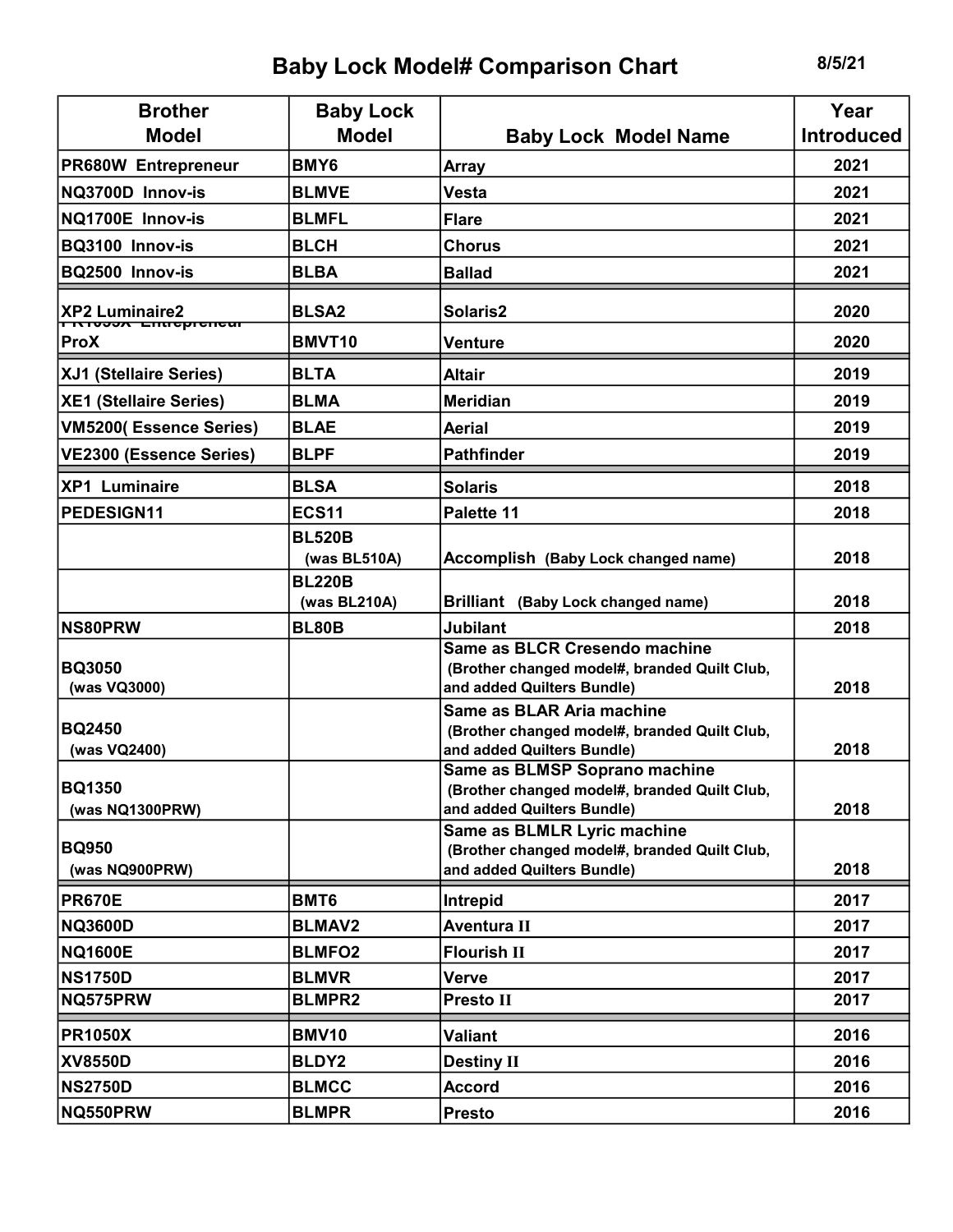| <b>Brother</b>   | <b>Baby Lock</b> |                                                | Year              |
|------------------|------------------|------------------------------------------------|-------------------|
| <b>Model</b>     | <b>Model</b>     | <b>Baby Lock Model Name</b>                    | <b>Introduced</b> |
| <b>PRS100</b>    | <b>BNAL</b>      | <b>Alliance</b>                                | 2015              |
| <b>NQ3500D</b>   | <b>BLMAV</b>     | <b>Aventura</b>                                | 2015              |
| <b>NQ1400E</b>   | <b>BLMFO</b>     | <b>Flourish</b>                                | 2015              |
| <b>NQ1300PRW</b> | <b>BLMSP</b>     | Soprano                                        | 2015              |
| NQ900PRW         | <b>BLMLR</b>     | Lyric                                          | 2015              |
| NQ700PRW         | <b>BL210A</b>    | <b>Katherine</b>                               | 2015              |
| <b>XV8500D</b>   | <b>BLDY</b>      | <b>Destiny</b>                                 | 2014              |
| <b>PR655</b>     | <b>BND9-2</b>    | <b>Endurance II</b>                            | 2013              |
| <b>NV6750D</b>   | <b>BLSOG2</b>    | <b>Ellisimo Gold II</b>                        | 2013              |
| <b>VM5100</b>    | <b>BLJY</b>      | Journey                                        | 2013              |
| <b>VQ2400</b>    | <b>BLAR</b>      | Aria                                           | 2013              |
| <b>NS40E</b>     | <b>BL50A</b>     | Rachel                                         | 2013              |
| <b>VM6200D</b>   | <b>BLTY</b>      | <b>Unity</b>                                   | 2012              |
| <b>VE2200</b>    | <b>BLPY</b>      | <b>Spirit</b>                                  | 2012              |
| <b>VQ3000</b>    | <b>BLCR</b>      | <b>Crescendo</b>                               | 2012              |
| <b>PR1000E</b>   | BNT10L           | <b>Enterprise</b>                              | 2011              |
| <b>PR650E</b>    | BND9             | <b>Endurance</b>                               | 2011              |
| <b>NV6700D</b>   | <b>BLSOG</b>     | <b>Ellisimo Gold</b>                           | 2011              |
| <b>NV5000</b>    | BLG3             | <b>Ellegante 3</b>                             | 2011              |
| <b>PR1000</b>    | <b>BNT10</b>     | <b>Enterprise</b>                              | 2010              |
| <b>NX2000</b>    | <b>BLSY</b>      | Symphony                                       | 2010              |
| <b>NV950D</b>    | <b>BL137A2</b>   | Sofia2                                         | 2010              |
| <b>PQ1500S</b>   | <b>BL500A</b>    | Jane                                           | 2010              |
| <b>NX800</b>     | <b>BLMY</b>      | <b>Melody</b>                                  | 2010              |
| <b>NX450</b>     | <b>BL200A</b>    | <b>Elizabeth</b>                               | 2010              |
| <b>NX250</b>     | <b>BLTP</b>      | <b>Tempo</b>                                   | 2010              |
| <b>PR650</b>     | BMP9             | <b>Embroidery Professional Plus</b>            | 2009              |
| <b>NV2800D</b>   | BLL <sub>2</sub> | <b>Ellageo Plus</b>                            | 2009              |
| <b>NV1250D</b>   | BLR3             | Ellure Plus (with USB type A)                  | 2009              |
| <b>NV6000D</b>   | <b>BLSO</b>      | <b>Ellisimo</b>                                | 2008              |
| <b>NV900D</b>    | <b>BL137A</b>    | <b>Sofia</b>                                   | 2008              |
| QC1000           | <b>BLSR-EB</b>   | <b>Espire (Limited Edition)</b>                | 2008              |
| <b>NS40</b>      | <b>BL40A</b>     | Grace                                          | 2008              |
| <b>NV4500D</b>   | BLG <sub>2</sub> | <b>Ellegante 2</b>                             | 2007              |
| <b>NV4500D</b>   | <b>BLG2-NZ</b>   | <b>Ellegante 2 (Limited Signature Edition)</b> | 2007              |
| <b>NS40</b>      | <b>BL40</b>      | <b>Creative Pro</b>                            | 2007              |
| <b>PR620</b>     | BMP8             | <b>Embroidery Professional</b>                 | 2007              |